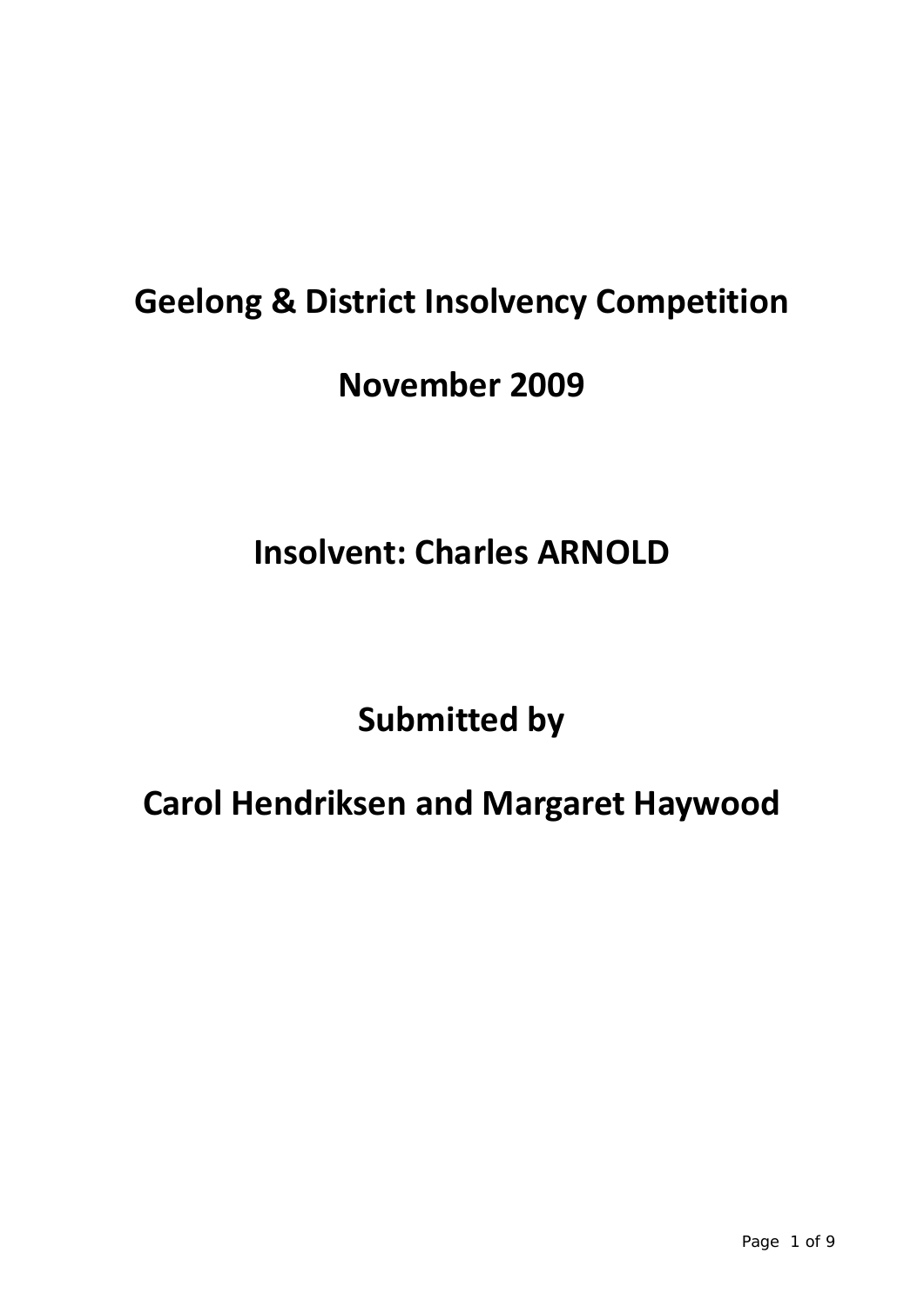#### Charles Arnold of Anakie – Insolvent

 Charles Arnold was born/christened in 1836 in St Ippollitis, Hertfordshire, UK. Emma Mary Campbell, his wife, was born / christened in 1831 in St Albans, Hertfordshire, UK<sup>1</sup>. Charles and Emma married in December 1856 at Weston, Hertfordshire, UK, before coming to Australia.<sup>2</sup> St. Ippollitis, St. Albans and Weston were neighbouring villages.

They arrived in Australia, Melbourne, in 1857. $3$  After arrival they spent 4 years in Bonoodara (also spelt Boonoodara). This area is now known as Camberwell and Hawthorn. This is where the first two children were born.

1] Clara,  $1<sup>st</sup>$ , born in 1857 and died in 1859.

2] Harry Charles, also called Henry Charles, born in 1859.

 Land in the Anakie area became available in 1855. Anakie was situated at the base of 3 hills – 'the Anakies'. Gold was officially discovered nearby, at Steiglitz, in 1855. The first school, No. 21, in the area commenced 1861. The first school teacher was John Gleeson. Later, 1877, this school was upgraded and became school No. 910. Various religious schools also came, between 1856 and 1859, and went. Care should be taken not to confuse Anakie in Victoria with Anakie in Queensland. Durdidwarrah is an area north west of Anakie, on the northern edge of the Brisbane Ranges and northern edge of the Upper Skenes Creek Reservoir. $4$ 

 Charles then leased land in the area of Balliang, near Anakie, in 1861 from Simon F Staughton. Staughton is a well known name in the Anakie area even today.

The other children,-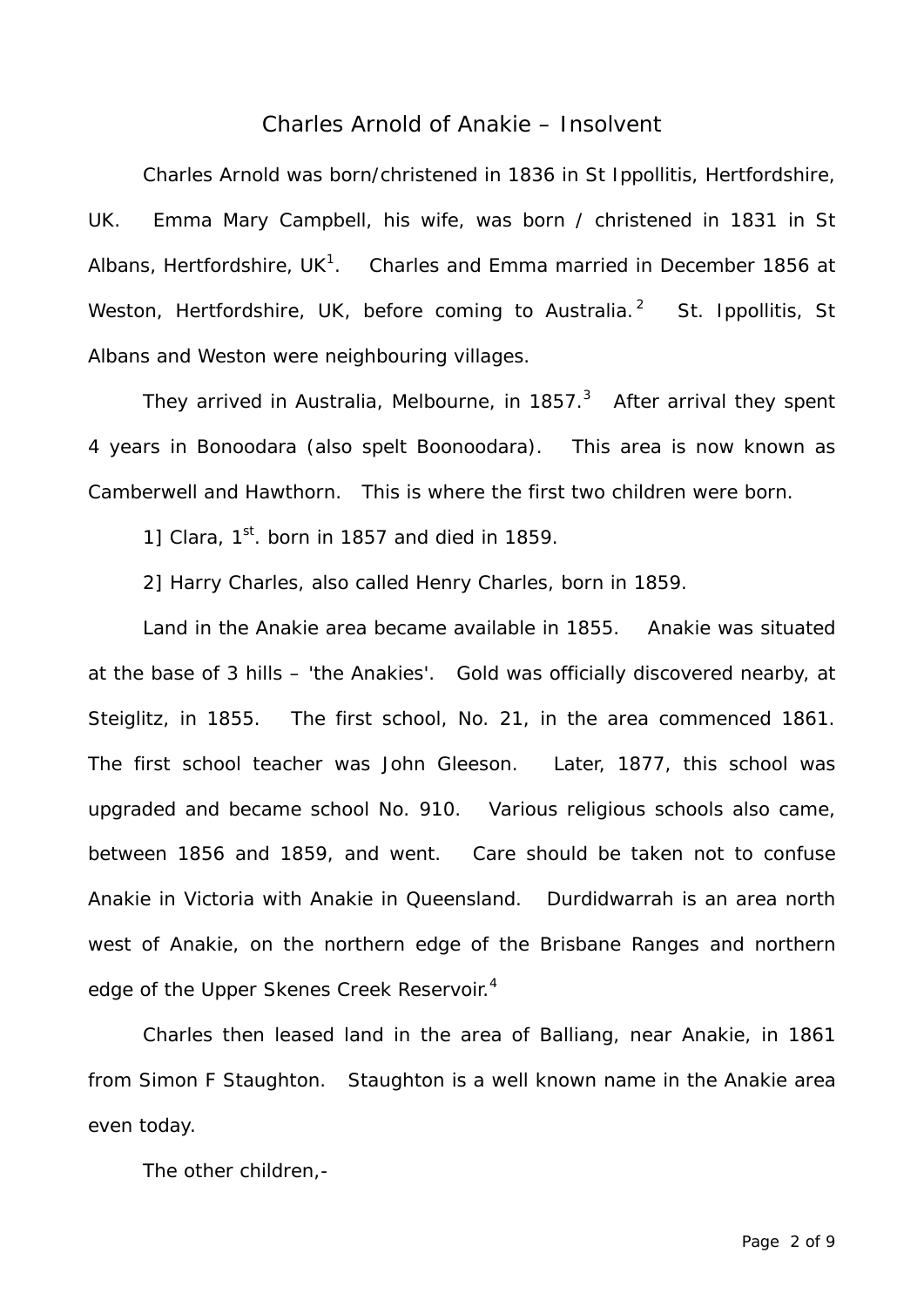3] Rosa born in 1861,

4] Clara  $2^{nd}$ . born in 1863,

5] Francis Benjamin born in 1864,

6] Eliza born in 1865,

7] Albert Edward born in 1867,

8] Emily born in 1868,

9] William born in 1870 ,

10] George born in 1871,

11] Mary Kate born in 1874, and

12] Joseph born in 1875.

 These ten children were born in Anakie or Steiglitz. This probably reflected where the midwife was located not where the family were living at the time.

Background to the farm.

 The land, originally 74 acres, was in Balliang in the parish of Lara. It was in the electoral district of Sth Grant-Anakie. The land had an annual rates value of 25 pound and the rates amounted to 1 pound per year to 1869 and then the rates changed to 1 pound 5 shillings per year. The rates were paid to the Shire of Corio. In some years the rates were in arrears but were paid up to date by the next year.<sup>5</sup> Charles did not appear on the rates records from 1878 onwards in the Corio Shire. In 1877 he leased an extra 26 acres of land making total of 100 acres leased for 3 years, till 1880, at a total rental of 40 pound per year. Charles had hoped that farming extra land he would increase his income and thereby reduce his outstanding and more recent debts. But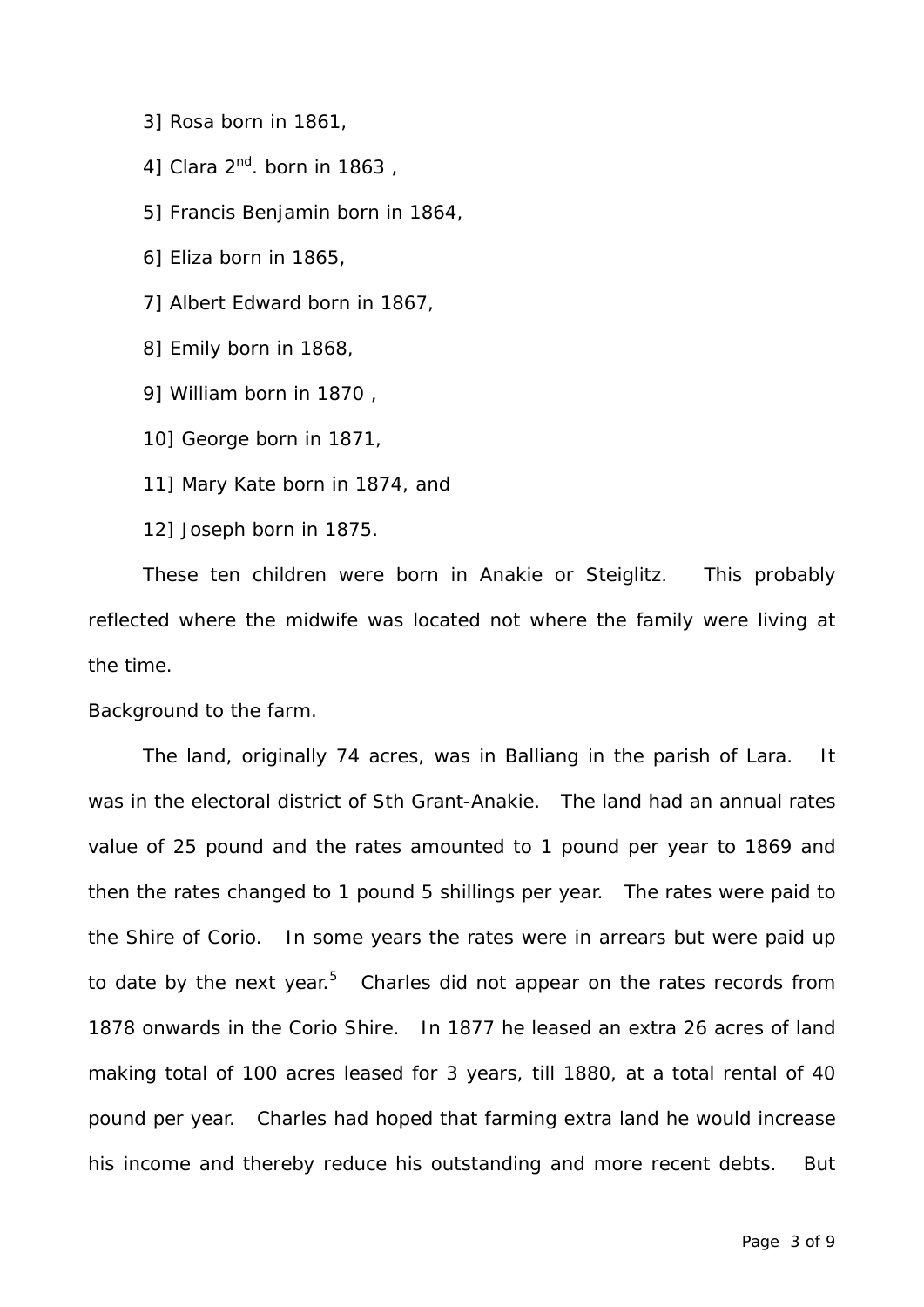this failed and he was unable to increase his farming output / produce or his income<sup>6</sup>

 By 1878 Charles owed money to a number of businesses and individual persons from around the areas Geelong, Bacchus Marsh and Benalla, as well as in his local area of Anakie.

Here is a list of those he that he owed money to<sup>7</sup>, including the amount and the time frame.

1] G Wood of Bacchus Marsh 400 pound for goods and cash owed since February 1971. This was Charles' largest and most long standing debt.

2] Humble and Nicholson, iron mongers of Geelong, 100 pound for machinery purchased in December 1874 /1875

3] G A Marshall, of Bacchus Marsh, 20 pound for work done. Owed from 23rd December 1877 to January 1878.

4] George Taylor, saddler of Bacchus Marsh, 10 pound for goods and work done. Owed since 20<sup>th</sup> December 1877.

5] Patrick O'Hagan, also of Bacchus Marsh, 10 pound for work done. Owed from 20<sup>th</sup> December 1876.

6] Mrs Tanner, housekeeper of Bacchus Marsh, 5 pound for work done. Owed from 23rd December 1877.

7] William Longmore, labourer of Anakie, 12 pound for work done. Owed from February 8<sup>th</sup> 1878.

8] John Parlson, labourer of Anakie, 9 pound for work done. Owed from February 1878.

9] Patrick Mullens, farmer of Benalla, 11 pound & 18 shillings for goods.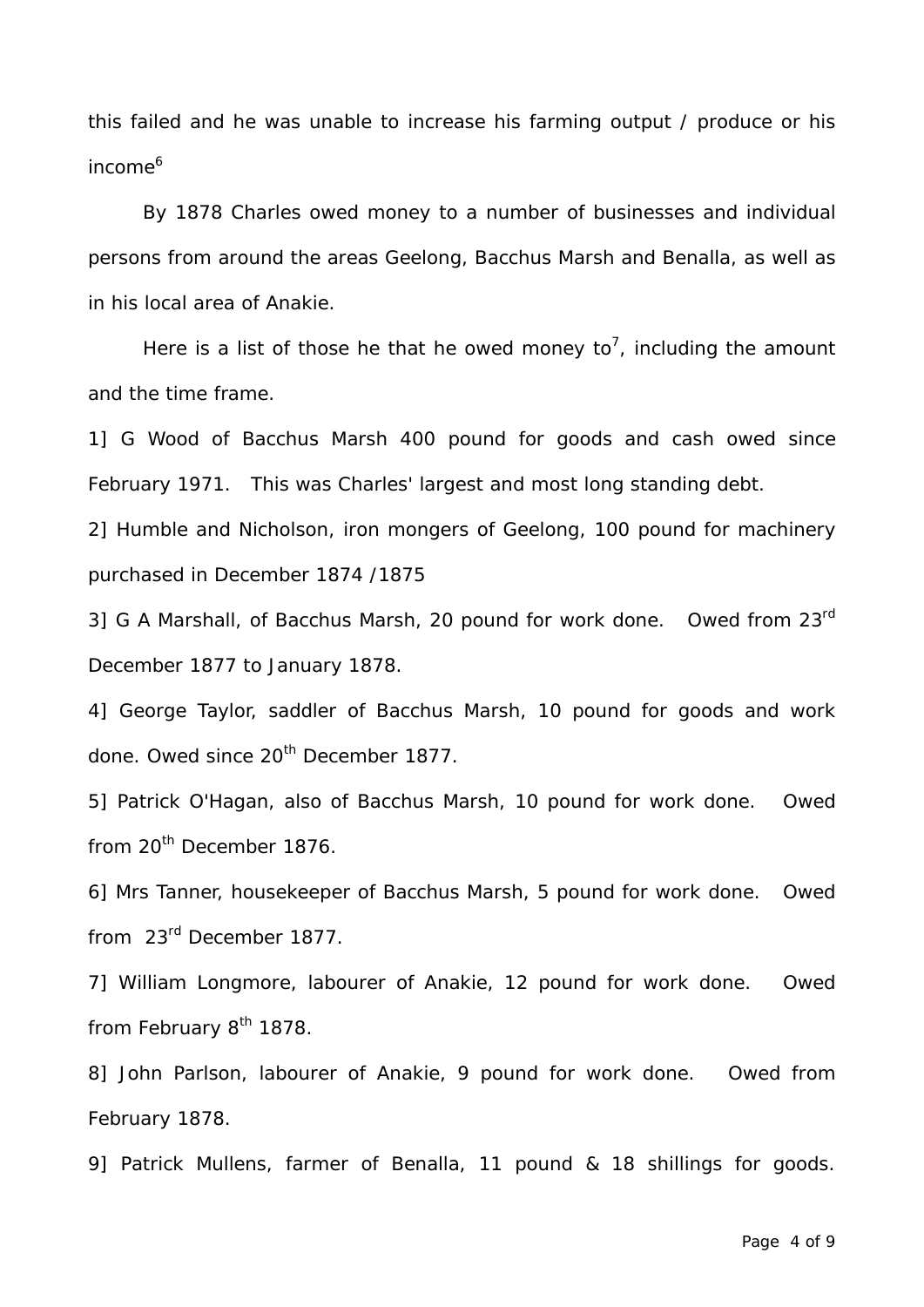Owed from January 16<sup>th</sup> 1875.

10] Charles Park, farmer of Anakie, 12 pound for labour. Owed fom July 1877.

11] W Branch, butcher of Geelong, 2 pound. Owed from December 1877.

12] Sylvio Simmon, farmer of Anakie, 13 pound for goods. Owed from December 1877.

13] S F Staughton, sheep farmer of Anakie, 90 pound for rent. Owed from Febuary 1<sup>st</sup> 1878. Charles broke his lease for the land and therefore owed for the full three years.

14] John Patterson, labourer of Anakie, 8 pound for work done. Owed from December 1877- January 1878 .

15] Mr Gray, farmer of Anakie, 23 pound for work done. Owed from January 8th 1878.

16] Henry Charles Arnold, farm labourer of Anakie, 9 pound for wages. This is propably his son also known as Harry. Time frame not given.

The total being 718 pound 18 shillings. Even up to a month or two before insolvency he was still running up debts to lots of business and people.

 According to the insolvency court Charles' assets consisted of 100 acres of land under lease at 40 pound per year – current value of lease is 50 pound and his personal property consisted of

1] 370 pounds worth of barley,

2] 2 horses worth 60 pound,

3] 1 reaping machine worth 20 pounds,

4] 1 horse dray worth 12 pounds,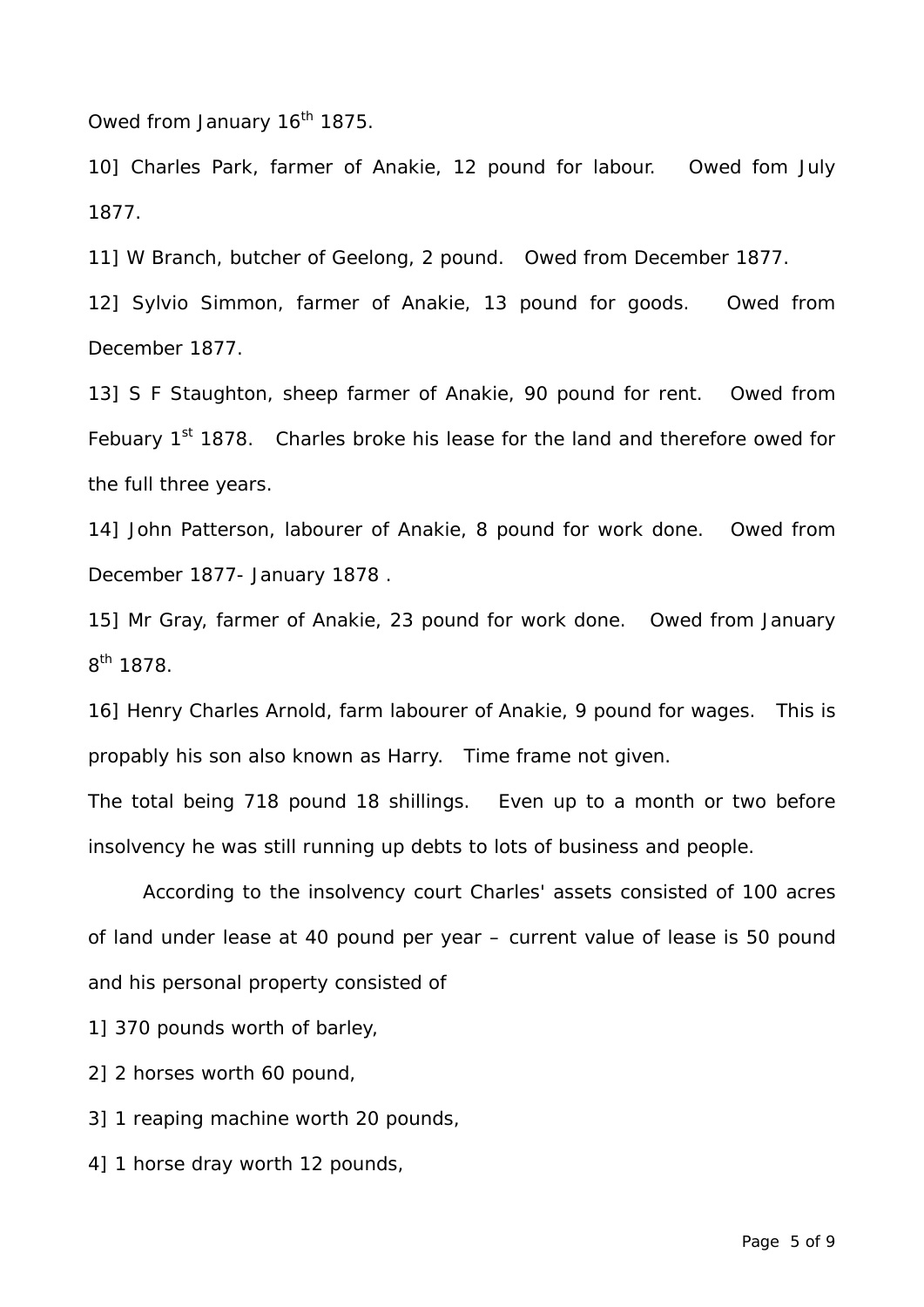5] 1 double furrow plough worth 10 pounds,

6] 1 single furrow plough worth 6 pounds,

7] 1 set furrows worth 2 pounds,

8] 1 piece of machinery secured under bill of sale worth 100 pounds,

9] and a small quantity of household furniture worth about 10 pounds. His assets totalled 500 pounds.

 His estate was sequestrated and a general meeting of creditors held at The Supreme Court House Geelong on 5<sup>th</sup> March 1878<sup>8</sup>. . This court case was held under the insolvency act of 1871. Charles said that he was unable to meet his costs because of insufficient returns on outlays in farming and failure of crops. Charles also says that the problems started to occur in 1871<sup>9</sup>.

 Charles said that he had lived in the insolvency district of Geelong for 17 years and that he still lived there. His court case was heard in March 1878. George Wood, of Bacchus Marsh, was the appointed Trustee<sup>10</sup>. On 21/5/1878 he applied for a certificate of discharge pursuant to the provision of the insolvency statue 1871 to be heard by the court of insolvency on 19/6/1878 at Geelong.<sup>11 12</sup>

After discharge of the insolvency-

 Charles moved on to another farm in Durdidwarrah where he appears on the electoral role as a farmer in 1879 in the Division of Steiglitz and District of Grant. He is recorded a second time<sup>13</sup> as a sawyer at Durdidwarrah in 1886-87. This was also in the East Riding of the Shire of Meredith to whom Charles paid rates for house and land.

Charles died on  $19/10/1901<sup>14</sup>$  while travelling by train from Warragul to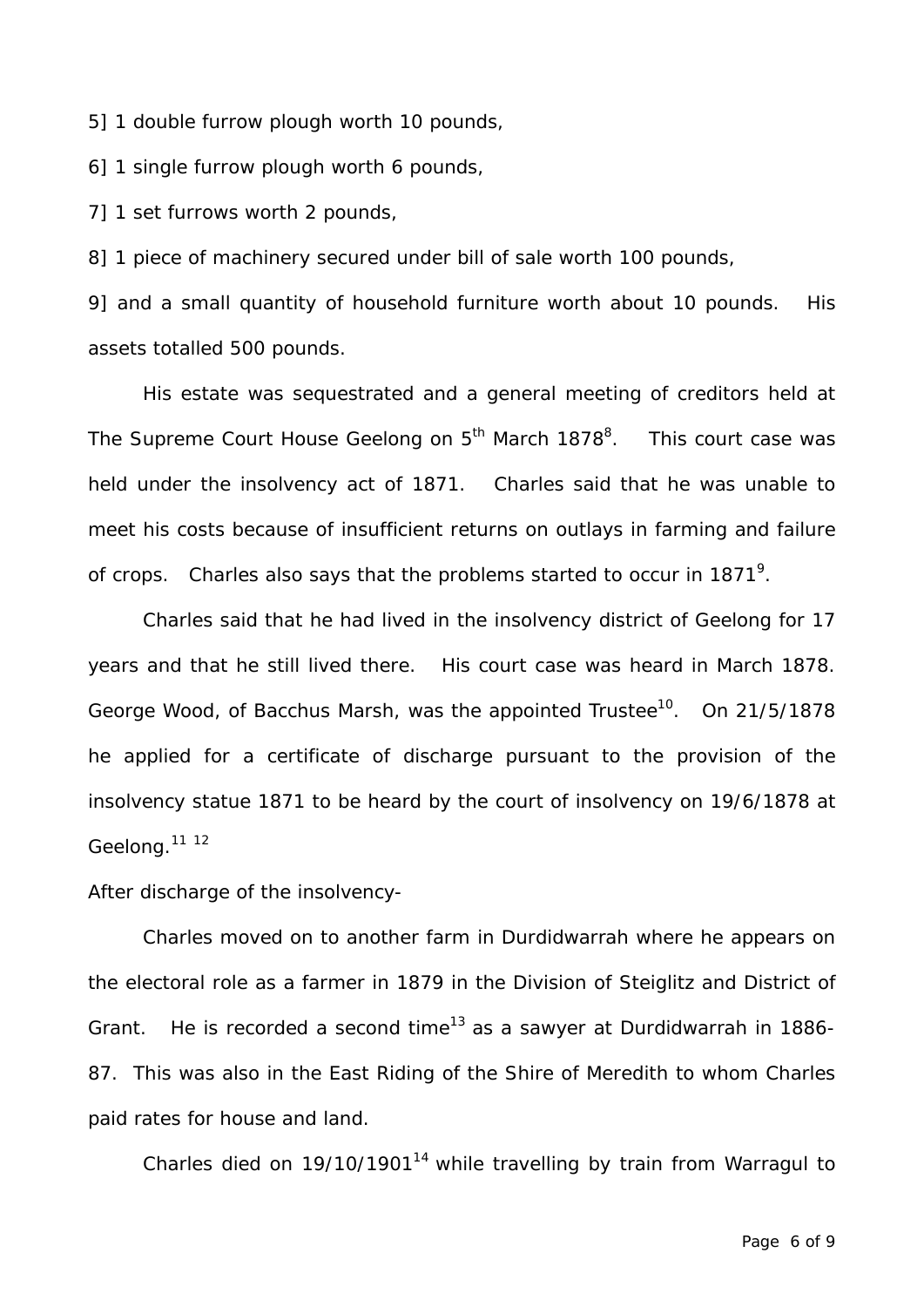Dandenong at the age of 65. His Death Certificate gives his occupation as labourer. The cause of death was given as chronic constipation, obstruction of bowels and exhaustion lasting 4 days. He was buried in Warrugul cemetery two days later. The death certificate gives Charles' place of birth as Hitchin, England which is slightly north of St Ippollitts. He was probably visiting one or other of his children at the time of his death.

Emma died in 1916<sup>15</sup>, at the age of 85, at the home of her son-in-law, Mr Thomas Kettle, at Yeo near Colac. She was buried on the 29/11/1916 in the Methodist section 13, plot 26, of the Colac Cemetery. Her father is given as Edward Campbell and both mother and spouse were given as unknown.

As for the children -

1] Clara  $1<sup>st</sup>$  died at age 2 in  $1859^{16}$ 

 2] Harry Charles, also known as Henry Charles, married Mary McKean in 1888 in Kew, Victoria. They had 3 children -

Marjory Emma born in Mildura in 1897 (registration no. 13054)<sup>17</sup>

Annie Louisa born in Mildura in 1907 (reg. no. 28906)<sup>18</sup>

George Ernest born in Mildura in 1904 (reg. no. 19991)<sup>19</sup>

Harry Charles died in 1908 at age of 49 years in Mildura (reg. no. 11042)

Mary died in 1943.

 3] Rosa married Thomas Kettle at Anakie, or Geelong, in 1882 Victoria. They had 2 children.

Charles Kettle born at Yarrawonga in 1893 (reg. no. 18297)<sup>20</sup> Eliza Clara Kettle born in 1899 at Yarrawonga (reg. no. 15691) $^{21}$ 41 Clara 2<sup>nd</sup> died prior to 1901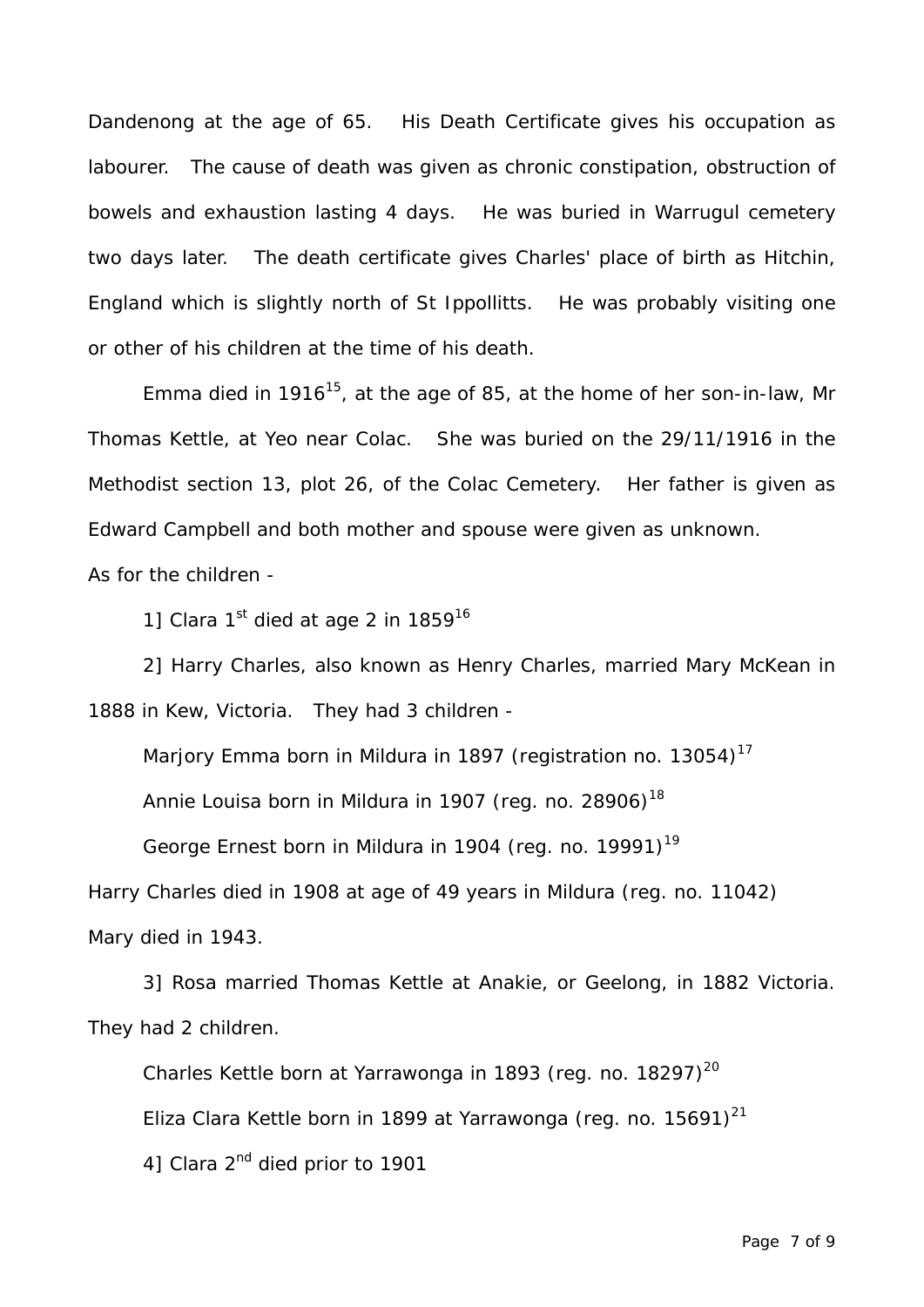5] Francis Benjamin married Margaret McDonald Murdoch in 1888. They had 5 children

Emma Mary born in 1892 in Warragul (reg. no.  $183254$ )<sup>22</sup> Charles Campbell born in Warragul in 1899 (reg. no. 22939) $^{23}$ Ethel Grace born in 1897 in Warragul in 1897 (reg. no. 23171) $^{24}$ Francis Benjamin born in Warragul in 1896 (req. no.  $7538$ )<sup>25</sup> William Leslie born in Warragul in 1889 (reg. no. 35899) $^{26}$ 

 6] Albert Edward married Elizabeth Mary McRae 5/12/1900. They had 1 child. Isabella Ellen born in Kurrumbuura in 1911 (reg. no.  $12682)^{27}$  Albert died 25/8/1950 but other details are not known.

 9] William married Mary Ann Henrietta Fisher in 1896. They had 2 children.

Roy Norman born in Mildura in 1911 (reg. no. 22149)<sup>28</sup>

Victor Leslie born in Mildura 1909 (reg. no. 12978)<sup>29</sup>

William died 28/10/1916 (reg. no.1042). Mary Ann died 1/11/1957.

 12] Joseph, at the time of Charles' death, was living in Warrugul but no other details are known.

We were unable to find records with regards to the other children (Eliza, Emily, George, and Mary Kate). It is interesting that none of the children settled in the area where they grew up.

 We have made an effort to contact two different descendents of Charles and Emma but we found that the Email contact details were out of date.

An unanswered questions exist -

1] Where was Emma when Charles died on the train and what was